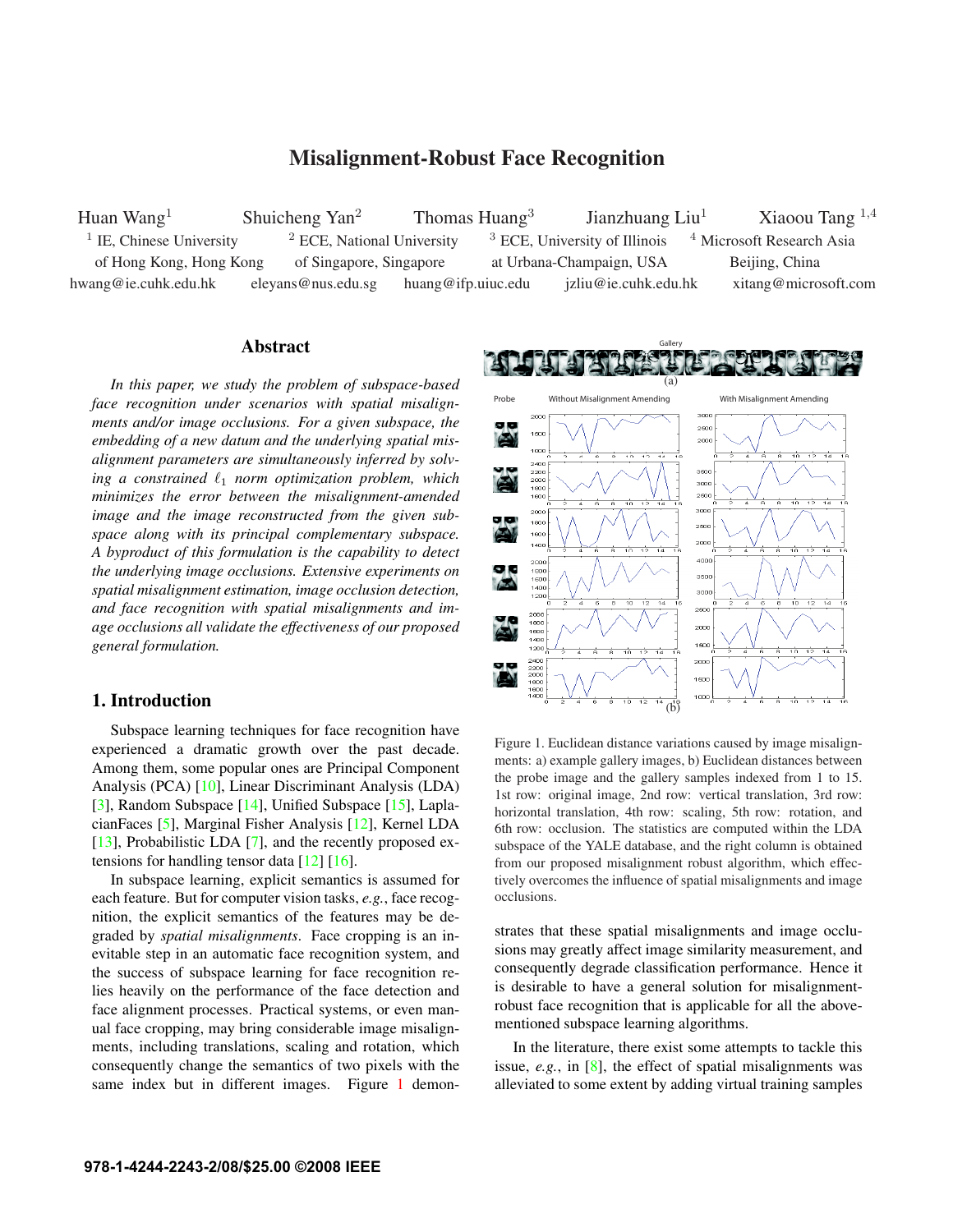with manual spatial misalignments. But the spatial misalignment issue is still far from being solved, since 1) in the training stage, usually all samples have been cropped out, thus it is impossible to synthesize virtual samples without the original larger-size samples; 2) the added virtual samples will make the data much more inseparable; and 3) the number of virtual samples is limited compared with the huge amount of possible spatial misalignments.

In this paper, we propose a principled solution to the face recognition problem under scenarios with spatial misalignments and/or image occlusions. A unified constrained  $\ell_1$  norm optimization formulation, generally applicable for any learnt subspace, is proposed to infer the embedding of a new datum in the learnt subspace and at the same time estimate the spatial misalignment parameters as well as the possible image occlusions. Consequently we achieve algorithmic robustness to spatial misalignment and image occlusion for face recognition. The constraints of the  $\ell_1$  norm optimization problem impose the feasibility of obtaining the misalignment parameters. The objective function measures the difference between the misalignment-amended image and the image reconstructed from the learnt subspace as well as its principal complementary subspace. The minimization of the  $\ell_1$  norm of this difference ensures that the border areas and the possibly occluded area of the new datum will have less effect on the estimation of the parameters for the subspace and spatial misalignments.

#### 2. Background and Motivation

Face recognition, as a classic multi-class pattern recognition problem, has been very popular for validating the effectiveness of newly proposed subspace learning algorithms and classification approaches. In this section, we first give a brief overview of subspace learning, and then introduce the spatial misalignment issue specifically suffered by visual classification tasks.

# **2.1. Subspace Learning Overview**

For face recognition, let the training data be  $\{x_i | x_i \in$  $\mathbb{R}^m$ <sub>i=1</sub>, where N is the number of training samples and the data are assumed to be zero centered. The corresponding subject indices of the samples are denoted as  ${c_i|c_i \in \mathbb{R}^2}$  $\{1, 2, ..., N_c\}\}_{i=1}^N$ , where  $N_c$  is the number of subjects. In practice, dimensionality reduction is in great demand owing to the fact that the effective information for classification often lies within a much lower dimensional feature space.

A simple but effective approach to dimensionality reduction is to find a matrix  $W = [w_1, w_2, ..., w_d] \in \mathbb{R}^{m \times d}$  $(Rank(W) = d, ||w_k|| = 1, k = 1, 2, \ldots, d)$  to transform the original high-dimensional data  $x$  into a low-dimensional form  $y \in \mathbb{R}^d$  (usually  $d \ll m$ ) as

$$
y = W^T x,\tag{1}
$$

where the column vectors of the matrix  $W$  constitute a subspace for data representation. Subspace learning algorithms are designed to search for such a matrix.

# **2.2. Motivation**

Assume that a projection W has been derived from a certain subspace learning algorithm. When a new datum  $x$ comes, generally it is directly projected into the learnt subspace spanned by the column vectors of  $W$  as in (1). However, for computer vision tasks, *e.g.*, face recognition, the face image needs first to be cropped out from the original whole image which possibly contains background. A naive way to perform this is to fix the locations of the two eyes in the cropped rectangle  $[12]$ . But for practical systems, the positions of the two eyes need be automatically located by a face alignment algorithm  $[4]$  or eye detector  $[11]$ , so it is inevitable that there may exist localization errors, namely spatial misalignments. Generally, the spatial misalignments include four components, translations in horizontal and vertical directions  $(T_x, T_y)$ , scaling  $(r)$ , and rotation  $(\alpha)$ . Mathematically, the underlying face image  $\hat{x}$  without spatial misalignments can be considered as the transformed face image by a matrix  $P$  from the cropped face image  $x$ , and then the exact low-dimensional representation is

$$
W^T \hat{x} = W^T P x,\tag{2}
$$

which is not exactly the same as  $W<sup>T</sup>x$ . Their difference is

$$
\hat{\varepsilon} = W^T \hat{x} - W^T x = W^T (P - I) x.
$$
 (3)

Here, an empirical evaluation of the effect from  $\hat{\varepsilon}$  to the data metric measurement is presented in Figure 1. We can see that the spatial misalignments may greatly affect the metric measurement within the learned subspace. This motivates the need for a general procedure to infer the representation of a new datum within a certain learnt subspace in a way robust to spatial misalignments.

# 3. Misalignment Robust Face Recognition

In this section, we present our solution to misalignmentrobust face recognition. More specifically speaking, when a new datum comes, its embedding in the subspace spanned by  $W$  and the underlying image misalignment parameters are simultaneously inferred, and consequently the datum is essentially projected from the misalignment-amended image.

Image reconstruction from  $W$  and its principal com**plementary subspace.** Let  $x$  be a new datum, which may contain image misalignments. We use the generative model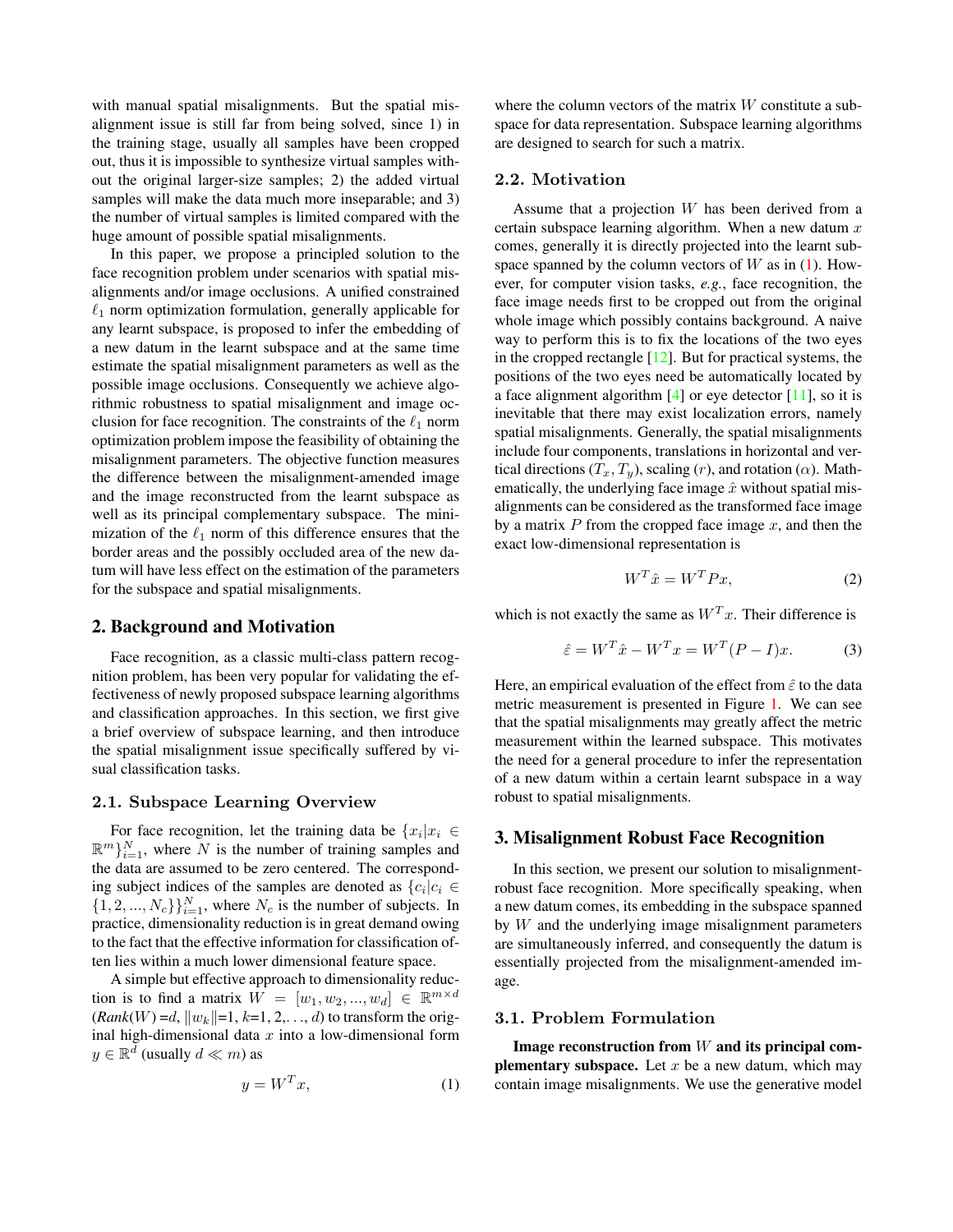to estimate the parameters describing the spatial misalignments. As the matrix  $W$  may be learnt for various purposes, such as discriminating power [3][12] and locality preservation [5], it may be unnecessary to be best at generating the original datum. To reconstruct the underlying misalignment-amended image of  $x$ , we introduce another subspace spanned by  $W^{\sharp} \in \mathbb{R}^{r}$ , called the principal complementary subspace of W.

The matrix  $W^{\sharp}$  is learnt as follows. First, we remove the information covered by the matrix  $W$  for all the training data as

$$
x_i^r = x_i - W^\dagger W^T x_i,\tag{4}
$$

where  $W^{\dagger}$  is the pseudo-inverse of the matrix W and used to transform the low-dimensional representation back to the original feature space. Note that the training data are assumed to be zero centered, and hence the above equation does not include the data mean term. Then, the column vectors of  $W^{\sharp}$  are computed as the principal components of the covariance matrix  $C<sup>r</sup>$  from the remainder data  $x_i^r$ 's, where

$$
C^{r} = \frac{1}{N} \sum_{i=1}^{N} x_{i}^{r} x_{i}^{r}.
$$
 (5)

Finally, the misalignment-amended version  $\hat{x}$  of the datum  $x$  is set to be reconstructed from these two subspaces as

$$
\hat{x} = [W, \ W^{\sharp}] \left[ \begin{array}{c} y \\ y^{\sharp} \end{array} \right] + \varepsilon, \tag{6}
$$

where  $y \in \mathbb{R}^d$  and  $y^{\sharp} \in \mathbb{R}^r$  are the coefficient vectors for the two basis matrices W and  $W^{\sharp}$ , and  $\varepsilon$  represents noise. Our task is to infer the vector  $y$  and then use it for final face recognition.

*Discussion:* Although PCA is theoretically optimal in data reconstruction, we do not directly use PCA in this work because the column vectors of W may not lie within the subspace spanned by PCA, and the reconstructed image from PCA then loses the information useful for the specific purpose characterized by the learnt W.

Misalignment-amended image. As mentioned above, the underlying misalignment-amended image of  $x$  can be considered as the image transformed by matrix  $P$  from the observed image  $x$ . In this work, we do not explicitly use the four parameters  $\theta = (T_x, T_y, r, \alpha)$  to model the spatial misalignments. Instead we simplify this model to assume that each pixel within the misalignment-amended image is the nonnegative linear combination of its neighboring pixels within the observed image  $x$ . More specifically, we assume that the misalignment only affects a  $k_s$ -by- $k_s$  local neighborhood for each pixel. We divide the face image plane into *n* blocks of size *k*-by-*k* with  $m = n \times k^2$ , and assume that the same linear combination coefficients apply to all the pixels within each block. We arrange the elements of the image vector  $x$  block by block, and then the misalignmentamending process can be defined as

$$
T_{\theta}(x) = diag\{(P_{\theta} \otimes e_{k^2})N_x\},\tag{7}
$$

where  $P_{\theta} \in \mathbb{R}^{n \times k_s^2}$  and each row of  $P_{\theta}$  represents a set of linear combination coefficients for a block;  $e_{k^2}$  is a  $k^2$  dimensional column vector with all ones; ⊗ is the Kronecker Product, defined as  $A \otimes B = [A_{ij}B]$  where  $A = \{A_{ij}\}\$ and *B* are two arbitrary matrices;  $N_x \in \mathbb{R}^{k_s^2 \times m}$ , with each column vector representing the gray level values (in image  $x$ ) of the  $k_s^2$  nearest neighbors of a pixel; and  $diag\{\cdot\}$  denotes a vector consisting of the diagonal elements of a square matrix. Then, we have the misalignment-amended image  $\hat{x} = T_{\theta}(x)$ , *i.e.*,

$$
[W, W^{\sharp}] \left[ \begin{array}{c} y \\ y^{\sharp} \end{array} \right] + \varepsilon = diag\{ (P_{\theta} \otimes e_{k^2})N_x \}. \tag{8}
$$

Parameter estimation from the  $\ell_1$  norm minimization formulation. In  $(8)$ , there exist three sets of parameters to estimate, namely, subspace coefficients (y and  $y^{\sharp}$ ), noise vector ( $\varepsilon$ ), and spatial misalignment parameters ( $P_{\theta}$ ). Eqn. (8) itself is insufficient for inferring the solution of the subspace and the spatial misalignment parameters, and the scaling of the solution will again be the solution of (8). To derive a feasible and reasonable solution, on the one hand, the misalignment parameters should be non-negative, that is,

$$
P_{\theta} \geq 0,\tag{9}
$$

and the linear combination coefficients for a certain pixel should sum up to one, namely,

$$
P_{\theta} e_{k_s^2} = e_n, \tag{10}
$$

where  $e_{k_s^2}$  and  $e_n$  are  $k_s^2$  and n dimensional column vectors respectively with all ones.

On the other hand, when the neighboring pixels are out of the image plane for a certain pixel, we generally use zero values to fill in these areas, and consequently, there may exist very large errors within  $\varepsilon$  for the pixels near the boundary. Moreover, the image occlusions and noises may also result in large values for the elements of  $\varepsilon$ .

A natural way to obtain a solution robust to the above factors is to minimize the  $\ell_1$  norm of the error term  $\varepsilon$ , such that the large errors only appear on the pixels near the boundary or with possible occlusions/noise.

To sum up the above objective function and all constraints, we have the formulation for the subspace and misalignment parameter estimation as listed in Algorithm 1. It is a general  $\ell_1$  norm optimization problem with variables  $(y, y^{\sharp}, \varepsilon, P_{\theta})$ . This problem is convex and can be transformed into a general linear programming problem by adding extra auxiliary coefficients. Hence there exists a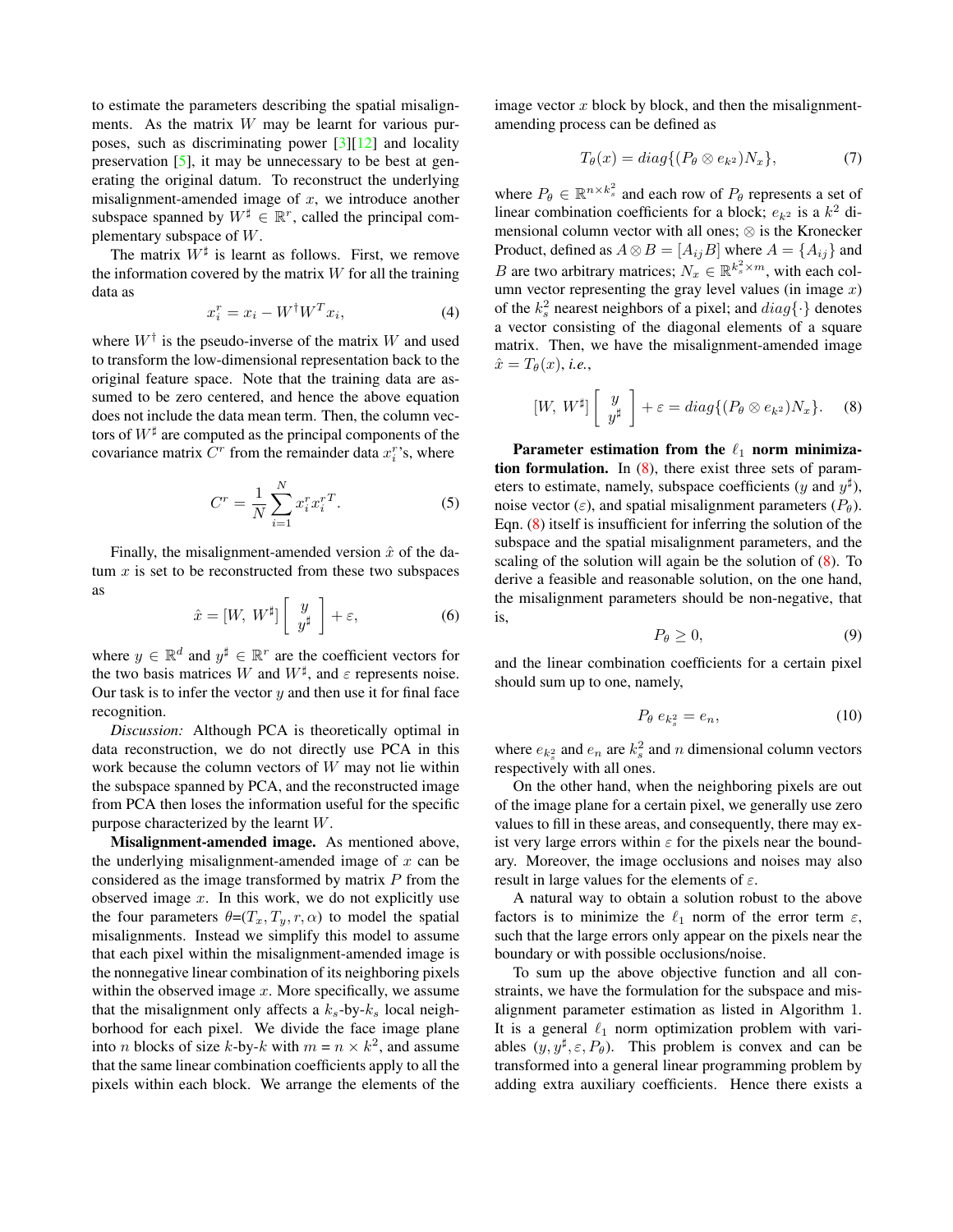Algorithm 1 Procedure for simultaneously inferring subspace and misalignment parameters

| Minimize: $  \varepsilon  _1$ , s.t.   |                                                                                                                             |
|----------------------------------------|-----------------------------------------------------------------------------------------------------------------------------|
|                                        | 1: $[W, W^{\sharp}] \begin{bmatrix} y \\ y^{\sharp} \end{bmatrix} + \varepsilon = diag\{(P_{\theta} \otimes e_{k^2})N_x\};$ |
| 2: $P_{\theta} e_{k_{s}^{2}} = e_{n};$ |                                                                                                                             |
| 3: $P_{\theta} > 0$ .                  |                                                                                                                             |

globally optimal solution. In practice we drop the last nonnegative constraint and incorporate the second constraint into the objective with a large penalty coefficient. Then the optimization is solved efficiently using the general linear programming toolbox or  $\ell_1$  norm optimization toolbox as in [1].

Byproduct: Occlusion Detection. A byproduct of this formulation is that, when there exist image occlusions in the observed face image  $x$ , the  $\ell_1$  norm minimization of the error vector  $\varepsilon$  can also recover these areas as the pixels with large errors in  $\varepsilon$ . For the case with image occlusions, after we detect the occlusion area, the subspace parameters  $y$  and  $y^{\sharp}$  can be further refined by replacing the occluded pixels with the values from the reconstructed image based on the subspaces spanned by W and  $W^{\sharp}$ .

# 3.2. Discussions

In this subsection, we discuss the relationship between our proposed general formulation for misalignment-robust face recognition and two related works [8][9].

### 3.2.1 Relationship with [8] using virtual samples

Shan *et al.* [8] proposed to add virtual training samples with manual misalignments for bridging the distribution gap between training data without spatial misalignments and testing data with spatial misalignments. Our formulation in this work is different from  $[8]$  in several aspects: 1) the work [8] cannot handle image occlusion; 2) the work [8] cannot work under scenarios where the training images are already cropped; 3) the virtual samples essentially make the classification hyperplane more nonlinear and thus maybe beyond the capability of linear subspace techniques; 4) it cannot estimate the exact spatial misalignment parameters or occluded areas; and 5) our proposed formulation is general and can be used under scenarios with both spatial misalignments and image occlusions, and it can also be used for both misalignment and occlusion estimation. Moreover, our formulation can also work on the derived subspace from the training set with virtual samples to further improve algorithmic performance on testing data with unforeseen spatial misalignments.



Figure 2. Demonstration of occlusion detection on the CMU PIE database. Original samples are displayed in the first row. An 18 by-18 occlusion is randomly generated as shown in the second row. The third row shows the error maps derived from our algorithm, and the recovered images are demonstrated in the bottom row.

#### 3.2.2 Relationship with the shift invariant PCA [9]

Tu *et al.* [9] proposed a shift invariant probabilistic PCA for alleviating the influence of image shifts, namely spatial translations, on PCA based face recognition. This algorithm is specific to PCA and limited in the following aspects compared with our formulation: 1) the work can only handle image translations, while cannot handle other types of spatial misalignments; 2) the work is specific to generative algorithms, and cannot be used for discriminative algorithms, such as LDA and MFA; 3) similar to  $[8]$ , it cannot handle the cases with image occlusions. Our experiments are designed for supervised subspace learning, which generally can provide better results than unsupervised algorithms.

Since the methods in  $[8]$  and  $[9]$  are too limited to handle the cases in our experiments, we do not compare our formulation with them in the experimental section.

# 4. Experiments

In this section, we systematically evaluate the effectiveness of our general formulation for misalignment-robust (MAR) face recognition, and here we take two popular subspace learning algorithms, LDA [3] and MFA [12], as examples for the evaluation. The evaluation consists of three aspects: 1) occlusion detection and recovery, 2) face recognition on testing data with synthesized spatial misalignments or image occlusions, and 3) face recognition under the scenario with automatic image cropping.

# 4.1. Data Sets

Four benchmark face databases, *i.e.*, ORL, CMU PIE, YALE databases<sup>1</sup>, and the Face Recognition Grand Challenge database (FRGC version 1.0) [2] are used in our experiments. The ORL database contains 400 images of 40 persons, where each image is manually cropped and normalized to the size of 32-by-28 pixels. The CMU PIE (Pose,

<sup>1</sup>Available at http://www.face-rec.org/databases/.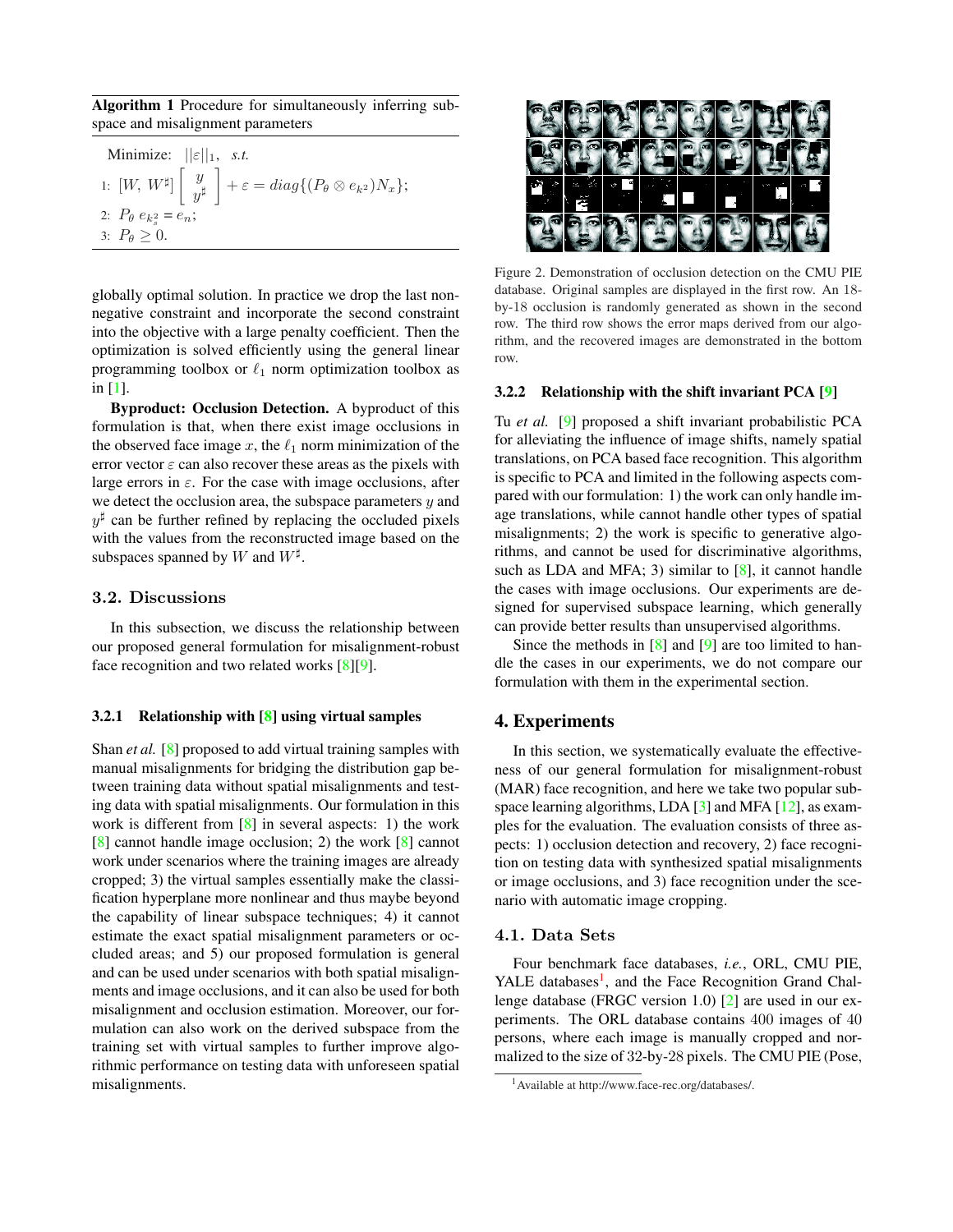| Configuration                 | <b>Baselines</b> |            | <b>LDA Related Algorithms</b> |           | <b>MFA Related Algorithms</b> |                |
|-------------------------------|------------------|------------|-------------------------------|-----------|-------------------------------|----------------|
| YALE                          | $w$ / $\circ$ DR | <b>PCA</b> | Ori-LDA                       | MAR-LDA   | Ori-MFA                       | <b>MAR-MFA</b> |
| N6T5                          | 78.7/56.0        | 82.7/60.0  | 89.3/68.0                     | 94.6/78.7 | 90.7/68.0                     | 93.3/81.3      |
| N5T6                          | 72.2/52.2        | 72.2/53.3  | 82.2/63.3                     | 90.0/73.3 | 82.2/62.2                     | 92.2/72.2      |
| N4T7                          | 72.4/54.3        | 72.4/53.3  | 82.9/61.0                     | 88.6/75.2 | 83.8/61.9                     | 88.6/73.3      |
| <b>ORL</b>                    | $w$ / $\circ$ DR | <b>PCA</b> | Ori-LDA                       | MAR-LDA   | Ori-MFA                       | <b>MAR-MFA</b> |
| N4T6                          | 87.9/64.2        | 88.0/63.2  | 88.3/51.7                     | 89.6/65.7 | 89.2/51.2                     | 90.0/69.6      |
| <b>N3T7</b>                   | 81.4/52.9        | 81.8/53.9  | 84.3/50.4                     | 85.0/65.7 | 83.6/48.9                     | 86.1/64.6      |
| <b>N2T8</b>                   | 71.6/46.9        | 68.8/49.1  | 71.3/45.3                     | 75.6/54.4 | 72.2/45.9                     | 76.3/55.0      |
| <b>PIE</b>                    | $w$ / $\circ$ DR | <b>PCA</b> | Ori-LDA                       | MAR-LDA   | Ori-MFA                       | <b>MAR-MFA</b> |
| N4T6                          | 84.4/62.2        | 87.8/65.9  | 92.9/54.0                     | 94.2/78.8 | 93.9/55.0                     | 94.4/79.6      |
| <b>N3T7</b>                   | 80.7/54.2        | 83.5/55.9  | 94.1/50.3                     | 94.1/72.6 | 95.0/51.5                     | 95.0/73.7      |
| N <sub>2</sub> T <sub>8</sub> | 78.8/51.8        | 81.8/51.6  | 84.7/46.2                     | 89.1/69.6 | 86.7/46.4                     | 89.9/70.8      |

Table 1. Recognition accuracy rates (%) on the three databases: manually aligned images vs. images with mixed misalignments.

Illumination, and Expression) database contains more than 40, 000 facial images of 68 people. In our experiment, a subset of five near frontal poses (C27, C05, C29, C09 and C07) and illuminations indexed as 08 and 11 are used and manually normalized to the size of 32-by-32 for the face recognition experiments. The Yale face database contains 165 grayscale images of 15 individuals with 11 images per subject, one per different facial expression or configuration: center-light, with/without glasses, happy, left-light, normal, right-light, sad, sleepy, surprised, and wink. The images are also manually cropped and normalized to the size of 32-by-32 pixels. The FRGC database consists 5658 images of 275 subjects. The number of facial images of each subject varies from 6 to 48. For the FRGC database, we randomly select half of the images of each person for model training, and the left half for testing. No information for manual cropping is available for FRGC database, and hence instead the images are automatically cropped and then normalized to the size of 32-by-32 pixels in the experiments.

For facial images with occlusions, the occluded parts can be revealed by detecting the elements of  $\varepsilon$  with relatively large reconstruction errors. In this subsection we examine the occlusion detection capability of our MAR formulation on the CMU PIE database. We randomly pick 4 images of each subject for training the subspace to derive W and  $W^{\sharp}$ . The remaining 6 images of each person serve as probe images. Similar to the spatial misalignment estimation experiments, we normalize the images to a larger size of 64-by-64 pixels and then an 18-by-18 artificial occlusion is generated at a random position. Correspondingly, we select  $18 \times 18 = 324$  pixels with the largest  $\varepsilon$ 's as the occluded pixels. Eight images are randomly selected from the probe set and the occlusion detection results are shown in Figure 2, from which we observe that the positions of the occluded parts are generally recognized. Consequently, the facial images without occlusions can be further reconstructed from Eqn.(6), which is demonstrated in Figure 2. The configuration for the subspace learning algorithm is the same as that for the spatial misalignment estimation.

### **4.3. Face Recognition with Misalignments**

In this subsection, face recognition experiments are conducted on three benchmark face databases with spatial misalignments for the testing data. Our MAR framework is evaluated based on two popular subspace learning algorithms, LDA and MFA. For the MFA related algorithms, the number of intra-class nearest neighbors of each sample is fixed as 3, and the number of closest inter-class pairs for each class is set to 40 for CMU PIE and ORL. For the Yale database, the latter number is set to 10 since the class number is comparably smaller for this database. To speed up model training and avoid the singularity problem, PCA is conducted as a preprocessing step for the original LDA and MFA. Similar to the Fisherface algorithm [3], the PCA dimension is set to  $N-N_c$ , where N is the sample number and  $N_c$  is the class number.

For comparison, the classification results on the original gray-level features without dimensionality reduction are also reported as the baseline, denoted as 'w/o DR' in the result tables. In all the experiments, the Nearest Neighbor method is used for final classification. All possible dimensions of the final low-dimensional representation are evaluated, and the best results are reported. For each database, we test various configurations of training and testing sets for the sake of statistical confidence, denoted as ' $NxTy'$ for which  $x$  images of each subject are randomly selected for model training and the remaining  $y$  images of each subject are used for testing. We used the mixed spatial misalignments to simulate the misalignments brought by the automatic face alignment process. In the mixed spatial misalignment configuration, a rotation  $\alpha \in [-5^{\circ}, +5^{\circ}]$ , a scaling  $r \in [0.95, 1.05]$ , a horizontal shift  $T_x \in [-1, +1]$  and